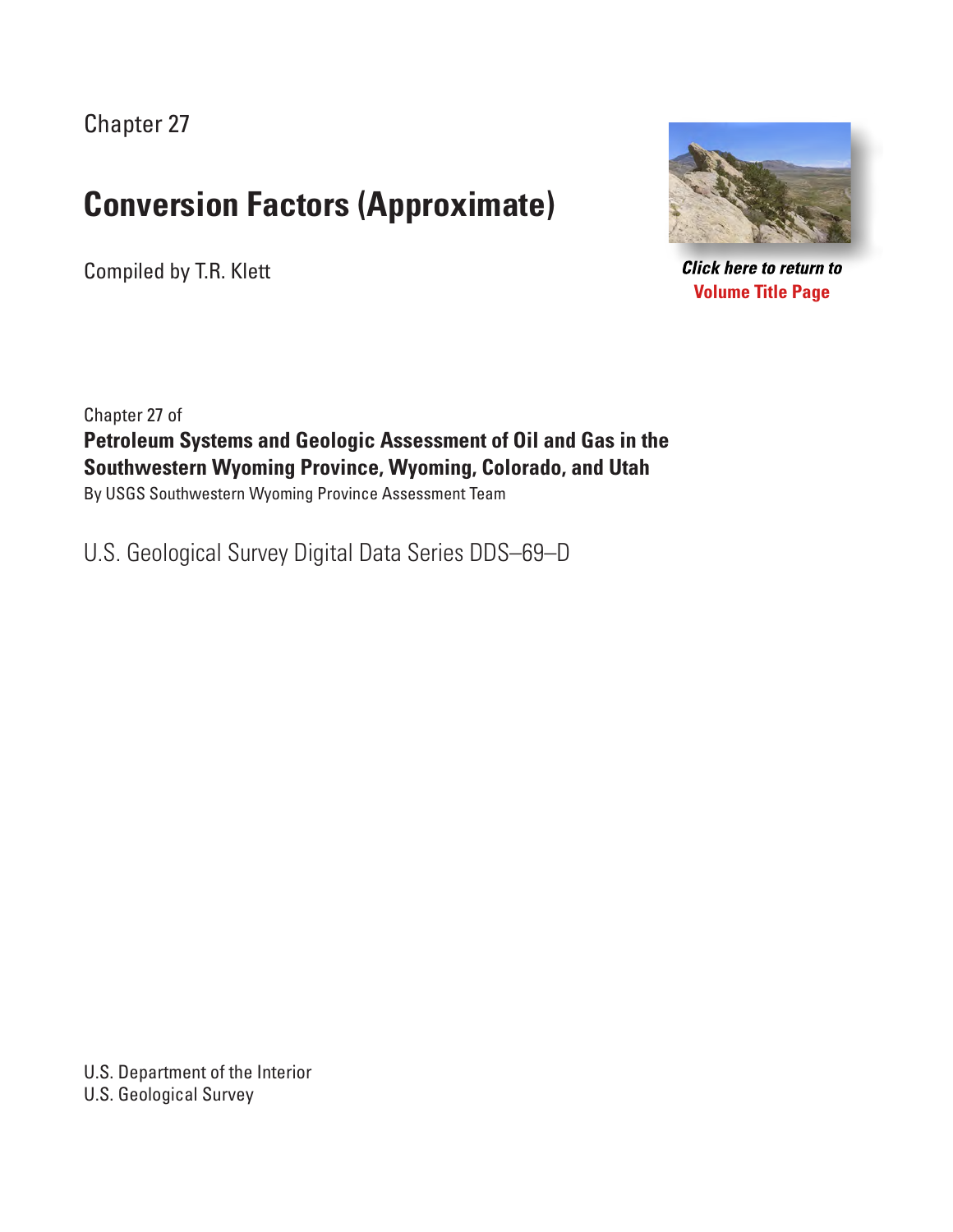### **U.S. Department of the Interior**

Gale A. Norton, Secretary

#### **U.S. Geological Survey**

Charles G. Groat, Director

U.S. Geological Survey, Denver, Colorado: Version 1, 2005

For sale by U.S. Geological Survey, Information Services Box 25286, Denver Federal Center Denver, CO 80225

For product and ordering information: World Wide Web: http://www.usgs.gov/pubprod Telephone: 1-888-ASK-USGS

For more information on the USGS--the Federal source for science about the Earth, its natural and living resources, natural hazards, and the environment: World Wide Web: http://www.usgs.gov Telephone: 1-888-ASK-USGS

Although this report is in the public domain, permission must be secured from the individual copyright owners to reproduce any copyrighted materials contained within this report.

Any use of trade, product, or firm names in this publication is for descriptive purposes only and does not imply endorsement by the U.S. Government.

Manuscript approved for publication May 10, 2005

ISBN= 0-607-99027-9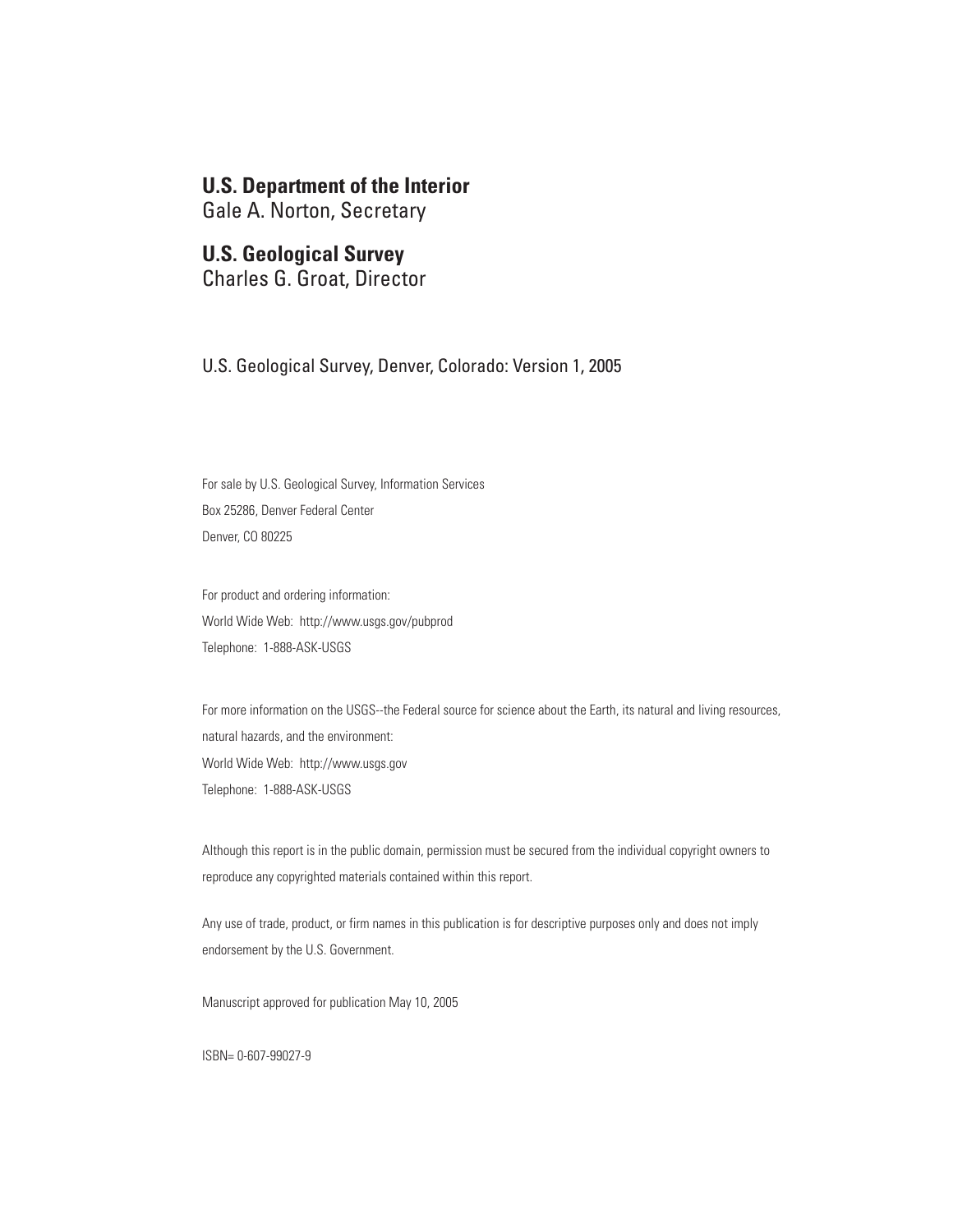# **Conversion Factors (Approximate)**

Compiled by T.R. Klett

Note: For this assessment, 6,000 cubic feet of gas equals 1 barrel of oil equivalent (BOE).

| To convert from                 | To                                                                                 | Multiply by |  |
|---------------------------------|------------------------------------------------------------------------------------|-------------|--|
|                                 | Length                                                                             |             |  |
| foot $(ft)$                     | kilometer (km)                                                                     | 0.000305    |  |
| foot $(ft)$                     | meter (m)                                                                          | 0.305       |  |
| foot $(ft)$                     | mile (mi)                                                                          | 0.000189    |  |
| kilometer (km)                  | foot $(ft)$                                                                        | 3,280       |  |
| kilometer (km)                  | mile (mi)                                                                          | 0.621       |  |
| meter (m)                       | foot $(ft)$                                                                        | 3.28        |  |
| mile (mi)                       | foot $(ft)$                                                                        | 5,280       |  |
| mile (mi)                       | kilometer (km)                                                                     | 1.61        |  |
|                                 | <b>Area</b>                                                                        |             |  |
| sq. kilometer $(km^2)$          | sq. mile $(mi^2)$                                                                  | 0.386       |  |
| sq. mile $(mi^2)$               | sq. kilometer $(km^2)$                                                             | 2.59        |  |
|                                 | Weight                                                                             |             |  |
| metric ton                      | ton, short $(2,000$ lb)                                                            | 1.10        |  |
| ton, short $(2,000$ lb)         | metric ton                                                                         | 0.907       |  |
|                                 | Crude oil (based on average specific gravity at standard temperature and pressure) |             |  |
| barrel (bbl)                    | metric ton                                                                         | 0.136       |  |
| barrel (bbl)                    | ton, short $(2,000$ lb)                                                            | 0.150       |  |
| metric ton                      | barrel (bbl)                                                                       | 7.33        |  |
| ton, short $(2,000 \text{ lb})$ | barrel (bbl)                                                                       | 6.65        |  |